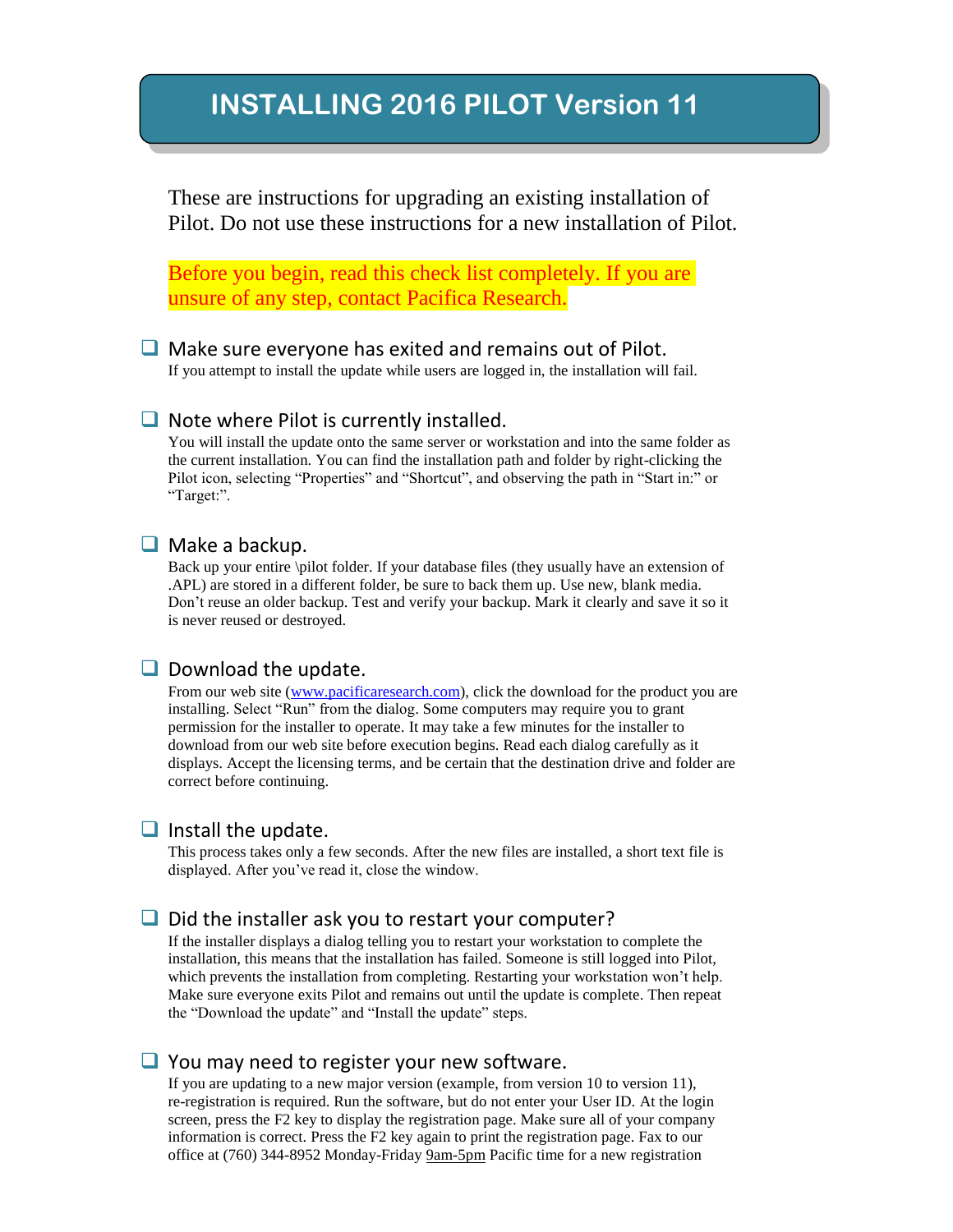number. We will fax back a new registration number to you as soon as possible. Check that your registration page matches our return fax exactly when putting in this new information. Press F10 to save the new registration. If Pilot displays the message "Temporary Registration has been assigned", something on your registration screen didn't match our fax. Return to the registration page and re-check your serial number, hash number, registration number, expiration date (if any) and the quantity of users for each module. If you have purchased the Bundle package this year you may have modules you did not have before and you must specify the users for these modules now. Adjust your page to match our fax exactly and re-save. You will now be ready to work in your new version.

#### $\Box$  Update file definitions.

After logging in, you may see a message that asks if you want to update your files. Answer [Y]ES and necessary adjustments will occur.

#### $\Box$  Adjust your accounting period date range.

The System Defaults screen maintains the Period Start Date and the Period End Date fields, representing the current accounting period. Extend the Period End Date to the last day of your current fiscal year (2016). This allows you to enter documents with a 2016 date.

If your fiscal year begins January  $1<sup>st</sup>$ , you may choose to leave the Period Start Date alone until you are finished making all 2015 adjustments.

## **If you use the payroll module…**

#### $\Box$  Clear employee year-to-date balances.

Before doing your first 2016 payroll, close out the year 2015 by selecting Payroll  $\rightarrow$  Maintenance  $\rightarrow$  Repost Employee Year to Date Totals. Type year **2016** and press the F10 key. This will close out the employee year-to-date totals for 2015 and allow you to begin the 2016 payroll with zero balances. Select an employee record and check the page 3 - Year to Date Wages to make sure this process has been completed before running your first payroll. You should now see \$0 in the Gross Wages under YTD. W2s can be run for 2015 even after this closing out process has been done. You will NOT need to close again even if W2s are run at a later date.

#### $\Box$  Update payroll tax tables.

Choose Payroll $\rightarrow$ Maintenance $\rightarrow$ Edit Payroll Tax Tables. At the Tax Table ID field, type FED.TBL and press the enter key. You will see "For wages beginning January 1, 2016" on the top line. Press the F10 key to save the 2016 changes brought into this tax table. Then, if applicable, type your state *XX*.TBL name, (i.e., CA.TBL) to import the new tax table for your state. You should see the "For wages beginning January 1, 2016" here also. Press F10 to save the state table. Only states to which your employees pay taxes are listed in the database.

You must edit your Federal tax table and adjust the FUTA (Federal Unemployment Tax) rate. At the Tax Table ID field, type **FED** (don't include .TBL) and press the enter key. The default FUTA rate is 0.6%.

To edit a state tax table that you have in your database, enter the state abbreviation, i.e., CA or WA (don't include .TBL) and then scroll down to the necessary areas of tax limits or percentages that need adjustment and make your changes manually. Notice that the default for SUI is the maximum 6.2%. If your rate is less, make the necessary change by deleting the 6.2 and putting in your correct percent.

Edit the ETT (employee training tax) line and adjust the percent, and add the G/L accounts, as illustrated below. If your SUI rate is the maximum 6.2%, your ETT rate is 0.0%.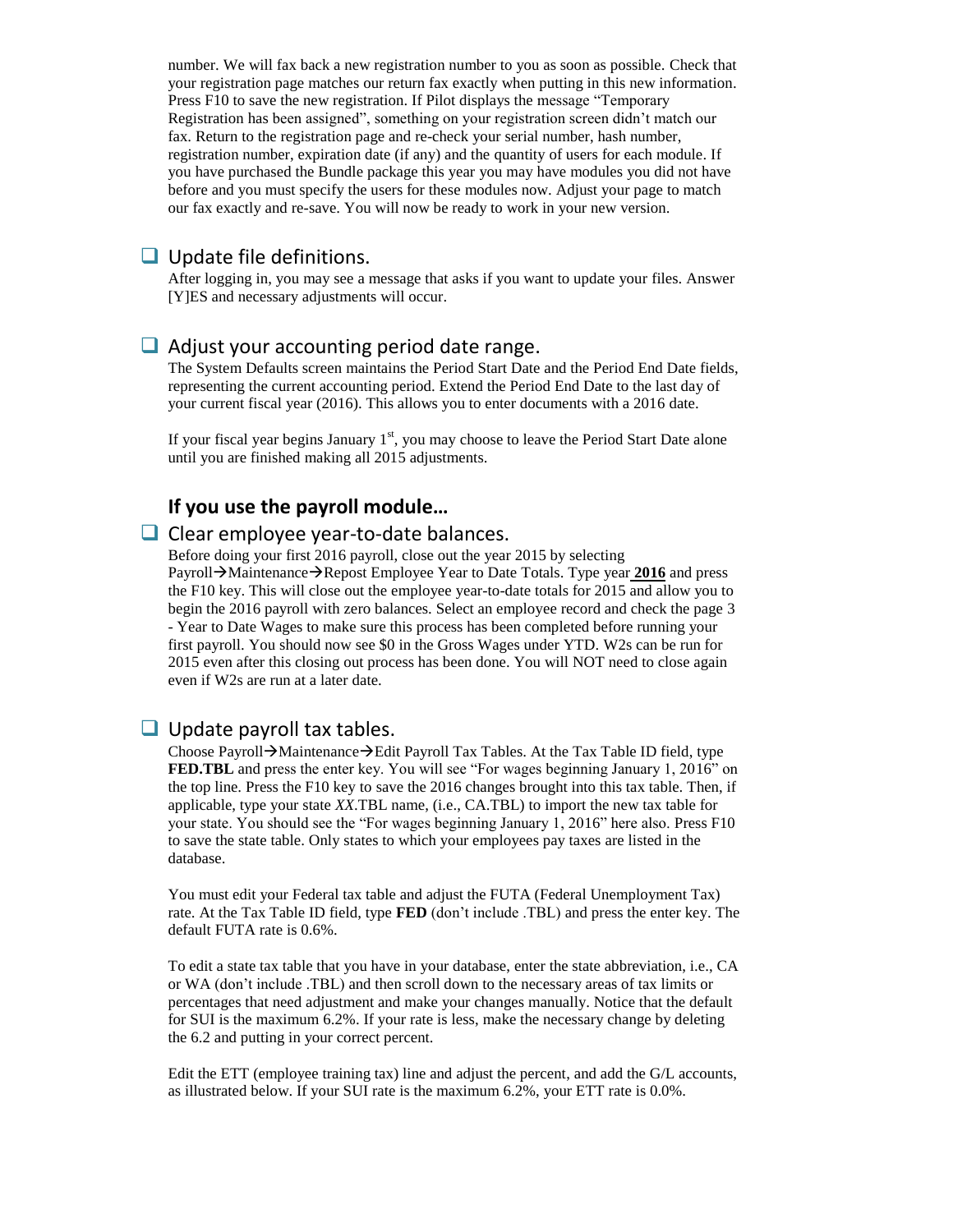

Press the F10 key to save these changes before leaving this screen.

If you have automatic deductions on page 4 of your employee records, you may need to adjust the accumulated totals and deductions. No changes are made to these records by closing employee year-to-date totals. Make any adjustments necessary for the new year **manually** and press F10 to save changes.

## **E** Federal Form 940

Your state may require you to submit Form 940, Schedule A (credit reduction) when you file Form 940. Pilot does not print the Schedule A portion of the Form 940, nor does it compute the "Amount from Line 11" box.

| File Edit Print Options Product Support Help<br>- 8 x<br>Payroll Check<br><u>" g " m " 2 " </u><br>High Volume Payroll<br><b>□ Reports</b><br>Employee Name<br>Employee Activity<br>Employee Regist<br>Time Ticket Regi<br><b>AMOUNT FROM LINE 11:</b><br>Payroll Check Re<br>Print Payroll Chec<br>Create Payroll Dir<br>Pilot does not compute line 11 of the 940 form.<br>Worker's Comper<br>If an amount should print on line 11, enter it here.<br>Vacation/Sick Ho :<br>Company Name: Emerald Charter Sales &<br>Print/Clear Vacati<br>401K Contribution<br>First Address: 102400 Annex Parkway<br>The Form 940 instructions state:<br>Federal Form 940<br>Federal Form 941<br><b>Second Address:</b><br>Federal Forms W<br>Magnetic Federa.<br>If credit reduction applies, enter the total from<br>City-State-Zip: Tahoma, WA 98000<br>INS I-9 Forms<br>Schedule A (Form 940).<br>E State Reports<br>W Maintonanco<br>Fed ID Number: 95-1234567<br>General Ledger<br>State ID Number: 801-6543210<br>Accounts Payable<br>Accounts Receivable<br>Inventory<br>State: WA<br>Apply Line 9? (Y/N) N<br>Payroll<br>Report Writer<br>Year: 2015<br>Amount from Line 10:<br>System Maintenance<br><b>FUTA Rate:</b><br>.60%<br>Amount from Line 11:<br><b>FUTA Cutoff:</b><br>7,000<br><b>FUTA Paid YTD:</b><br>Refund? (Y/N) Y<br>Open Items<br>Federal Form 940 |
|--------------------------------------------------------------------------------------------------------------------------------------------------------------------------------------------------------------------------------------------------------------------------------------------------------------------------------------------------------------------------------------------------------------------------------------------------------------------------------------------------------------------------------------------------------------------------------------------------------------------------------------------------------------------------------------------------------------------------------------------------------------------------------------------------------------------------------------------------------------------------------------------------------------------------------------------------------------------------------------------------------------------------------------------------------------------------------------------------------------------------------------------------------------------------------------------------------------------------------------------------------------------------------------------------------------------------------------------------------------------|
|                                                                                                                                                                                                                                                                                                                                                                                                                                                                                                                                                                                                                                                                                                                                                                                                                                                                                                                                                                                                                                                                                                                                                                                                                                                                                                                                                                    |
|                                                                                                                                                                                                                                                                                                                                                                                                                                                                                                                                                                                                                                                                                                                                                                                                                                                                                                                                                                                                                                                                                                                                                                                                                                                                                                                                                                    |
|                                                                                                                                                                                                                                                                                                                                                                                                                                                                                                                                                                                                                                                                                                                                                                                                                                                                                                                                                                                                                                                                                                                                                                                                                                                                                                                                                                    |
|                                                                                                                                                                                                                                                                                                                                                                                                                                                                                                                                                                                                                                                                                                                                                                                                                                                                                                                                                                                                                                                                                                                                                                                                                                                                                                                                                                    |
|                                                                                                                                                                                                                                                                                                                                                                                                                                                                                                                                                                                                                                                                                                                                                                                                                                                                                                                                                                                                                                                                                                                                                                                                                                                                                                                                                                    |
|                                                                                                                                                                                                                                                                                                                                                                                                                                                                                                                                                                                                                                                                                                                                                                                                                                                                                                                                                                                                                                                                                                                                                                                                                                                                                                                                                                    |
|                                                                                                                                                                                                                                                                                                                                                                                                                                                                                                                                                                                                                                                                                                                                                                                                                                                                                                                                                                                                                                                                                                                                                                                                                                                                                                                                                                    |
|                                                                                                                                                                                                                                                                                                                                                                                                                                                                                                                                                                                                                                                                                                                                                                                                                                                                                                                                                                                                                                                                                                                                                                                                                                                                                                                                                                    |
|                                                                                                                                                                                                                                                                                                                                                                                                                                                                                                                                                                                                                                                                                                                                                                                                                                                                                                                                                                                                                                                                                                                                                                                                                                                                                                                                                                    |
|                                                                                                                                                                                                                                                                                                                                                                                                                                                                                                                                                                                                                                                                                                                                                                                                                                                                                                                                                                                                                                                                                                                                                                                                                                                                                                                                                                    |
|                                                                                                                                                                                                                                                                                                                                                                                                                                                                                                                                                                                                                                                                                                                                                                                                                                                                                                                                                                                                                                                                                                                                                                                                                                                                                                                                                                    |
|                                                                                                                                                                                                                                                                                                                                                                                                                                                                                                                                                                                                                                                                                                                                                                                                                                                                                                                                                                                                                                                                                                                                                                                                                                                                                                                                                                    |
|                                                                                                                                                                                                                                                                                                                                                                                                                                                                                                                                                                                                                                                                                                                                                                                                                                                                                                                                                                                                                                                                                                                                                                                                                                                                                                                                                                    |
|                                                                                                                                                                                                                                                                                                                                                                                                                                                                                                                                                                                                                                                                                                                                                                                                                                                                                                                                                                                                                                                                                                                                                                                                                                                                                                                                                                    |
|                                                                                                                                                                                                                                                                                                                                                                                                                                                                                                                                                                                                                                                                                                                                                                                                                                                                                                                                                                                                                                                                                                                                                                                                                                                                                                                                                                    |
|                                                                                                                                                                                                                                                                                                                                                                                                                                                                                                                                                                                                                                                                                                                                                                                                                                                                                                                                                                                                                                                                                                                                                                                                                                                                                                                                                                    |
|                                                                                                                                                                                                                                                                                                                                                                                                                                                                                                                                                                                                                                                                                                                                                                                                                                                                                                                                                                                                                                                                                                                                                                                                                                                                                                                                                                    |
|                                                                                                                                                                                                                                                                                                                                                                                                                                                                                                                                                                                                                                                                                                                                                                                                                                                                                                                                                                                                                                                                                                                                                                                                                                                                                                                                                                    |
|                                                                                                                                                                                                                                                                                                                                                                                                                                                                                                                                                                                                                                                                                                                                                                                                                                                                                                                                                                                                                                                                                                                                                                                                                                                                                                                                                                    |
|                                                                                                                                                                                                                                                                                                                                                                                                                                                                                                                                                                                                                                                                                                                                                                                                                                                                                                                                                                                                                                                                                                                                                                                                                                                                                                                                                                    |
|                                                                                                                                                                                                                                                                                                                                                                                                                                                                                                                                                                                                                                                                                                                                                                                                                                                                                                                                                                                                                                                                                                                                                                                                                                                                                                                                                                    |
|                                                                                                                                                                                                                                                                                                                                                                                                                                                                                                                                                                                                                                                                                                                                                                                                                                                                                                                                                                                                                                                                                                                                                                                                                                                                                                                                                                    |
|                                                                                                                                                                                                                                                                                                                                                                                                                                                                                                                                                                                                                                                                                                                                                                                                                                                                                                                                                                                                                                                                                                                                                                                                                                                                                                                                                                    |
|                                                                                                                                                                                                                                                                                                                                                                                                                                                                                                                                                                                                                                                                                                                                                                                                                                                                                                                                                                                                                                                                                                                                                                                                                                                                                                                                                                    |
|                                                                                                                                                                                                                                                                                                                                                                                                                                                                                                                                                                                                                                                                                                                                                                                                                                                                                                                                                                                                                                                                                                                                                                                                                                                                                                                                                                    |
|                                                                                                                                                                                                                                                                                                                                                                                                                                                                                                                                                                                                                                                                                                                                                                                                                                                                                                                                                                                                                                                                                                                                                                                                                                                                                                                                                                    |
|                                                                                                                                                                                                                                                                                                                                                                                                                                                                                                                                                                                                                                                                                                                                                                                                                                                                                                                                                                                                                                                                                                                                                                                                                                                                                                                                                                    |
|                                                                                                                                                                                                                                                                                                                                                                                                                                                                                                                                                                                                                                                                                                                                                                                                                                                                                                                                                                                                                                                                                                                                                                                                                                                                                                                                                                    |
|                                                                                                                                                                                                                                                                                                                                                                                                                                                                                                                                                                                                                                                                                                                                                                                                                                                                                                                                                                                                                                                                                                                                                                                                                                                                                                                                                                    |
|                                                                                                                                                                                                                                                                                                                                                                                                                                                                                                                                                                                                                                                                                                                                                                                                                                                                                                                                                                                                                                                                                                                                                                                                                                                                                                                                                                    |
|                                                                                                                                                                                                                                                                                                                                                                                                                                                                                                                                                                                                                                                                                                                                                                                                                                                                                                                                                                                                                                                                                                                                                                                                                                                                                                                                                                    |
|                                                                                                                                                                                                                                                                                                                                                                                                                                                                                                                                                                                                                                                                                                                                                                                                                                                                                                                                                                                                                                                                                                                                                                                                                                                                                                                                                                    |
|                                                                                                                                                                                                                                                                                                                                                                                                                                                                                                                                                                                                                                                                                                                                                                                                                                                                                                                                                                                                                                                                                                                                                                                                                                                                                                                                                                    |
|                                                                                                                                                                                                                                                                                                                                                                                                                                                                                                                                                                                                                                                                                                                                                                                                                                                                                                                                                                                                                                                                                                                                                                                                                                                                                                                                                                    |
|                                                                                                                                                                                                                                                                                                                                                                                                                                                                                                                                                                                                                                                                                                                                                                                                                                                                                                                                                                                                                                                                                                                                                                                                                                                                                                                                                                    |
|                                                                                                                                                                                                                                                                                                                                                                                                                                                                                                                                                                                                                                                                                                                                                                                                                                                                                                                                                                                                                                                                                                                                                                                                                                                                                                                                                                    |
|                                                                                                                                                                                                                                                                                                                                                                                                                                                                                                                                                                                                                                                                                                                                                                                                                                                                                                                                                                                                                                                                                                                                                                                                                                                                                                                                                                    |
|                                                                                                                                                                                                                                                                                                                                                                                                                                                                                                                                                                                                                                                                                                                                                                                                                                                                                                                                                                                                                                                                                                                                                                                                                                                                                                                                                                    |
|                                                                                                                                                                                                                                                                                                                                                                                                                                                                                                                                                                                                                                                                                                                                                                                                                                                                                                                                                                                                                                                                                                                                                                                                                                                                                                                                                                    |
|                                                                                                                                                                                                                                                                                                                                                                                                                                                                                                                                                                                                                                                                                                                                                                                                                                                                                                                                                                                                                                                                                                                                                                                                                                                                                                                                                                    |
|                                                                                                                                                                                                                                                                                                                                                                                                                                                                                                                                                                                                                                                                                                                                                                                                                                                                                                                                                                                                                                                                                                                                                                                                                                                                                                                                                                    |
|                                                                                                                                                                                                                                                                                                                                                                                                                                                                                                                                                                                                                                                                                                                                                                                                                                                                                                                                                                                                                                                                                                                                                                                                                                                                                                                                                                    |
| $\sim$ Printer: HP Photosmart C5500 series<br>Status:<br>Pages:                                                                                                                                                                                                                                                                                                                                                                                                                                                                                                                                                                                                                                                                                                                                                                                                                                                                                                                                                                                                                                                                                                                                                                                                                                                                                                    |
|                                                                                                                                                                                                                                                                                                                                                                                                                                                                                                                                                                                                                                                                                                                                                                                                                                                                                                                                                                                                                                                                                                                                                                                                                                                                                                                                                                    |
| 01/07/2016 04:23pm<br><b>Print Report</b><br><b>Emerald Charter Sales &amp; Service</b>                                                                                                                                                                                                                                                                                                                                                                                                                                                                                                                                                                                                                                                                                                                                                                                                                                                                                                                                                                                                                                                                                                                                                                                                                                                                            |
| <b>US Dollar</b><br><b>Federal Form 940</b>                                                                                                                                                                                                                                                                                                                                                                                                                                                                                                                                                                                                                                                                                                                                                                                                                                                                                                                                                                                                                                                                                                                                                                                                                                                                                                                        |